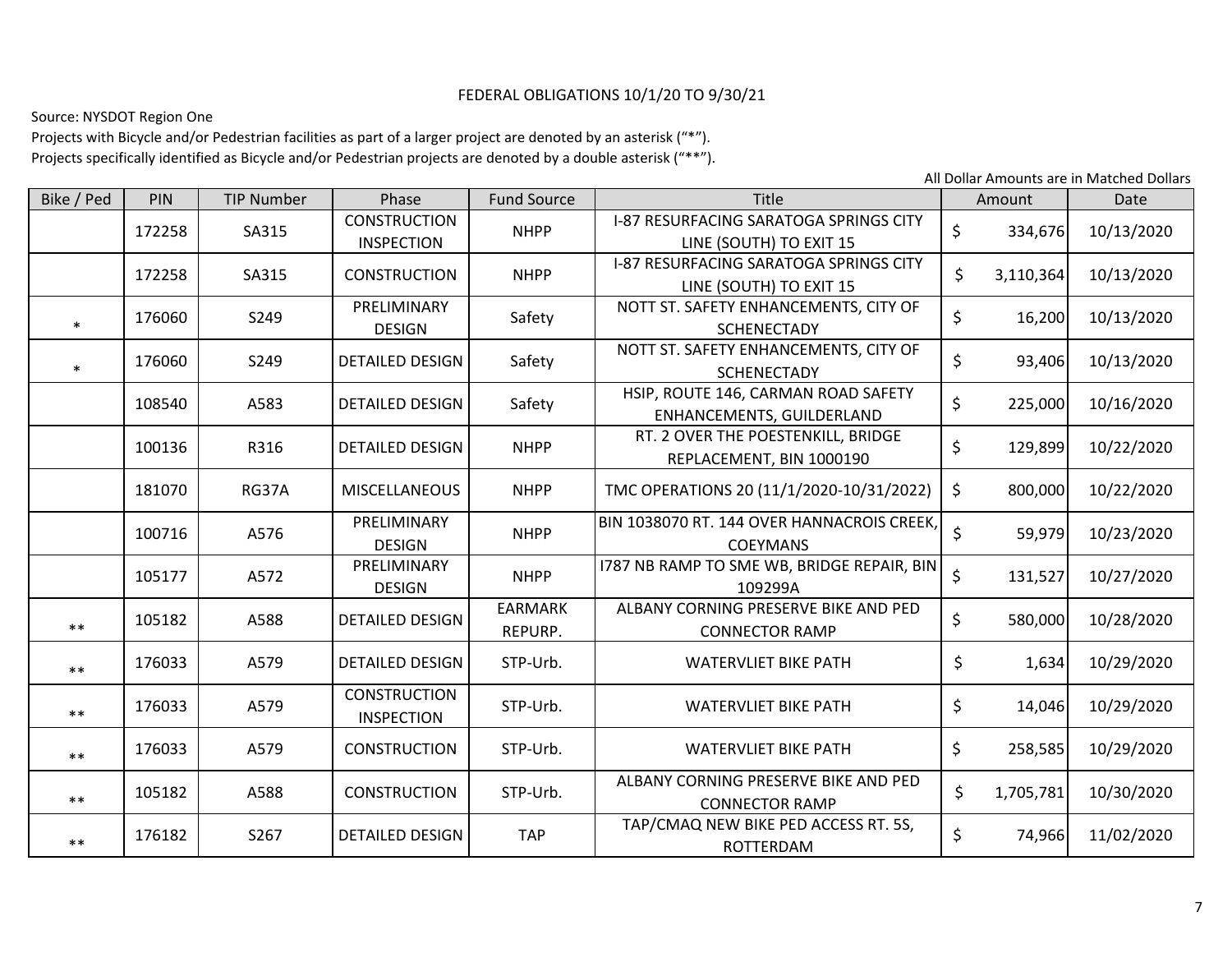| Bike / Ped | PIN    | <b>TIP Number</b> | Phase                                     | <b>Fund Source</b> | Title                                                                                       | Amount          | Date       |
|------------|--------|-------------------|-------------------------------------------|--------------------|---------------------------------------------------------------------------------------------|-----------------|------------|
| $**$       | 176182 | S267              | PRELIMINARY<br><b>DESIGN</b>              | <b>TAP</b>         | TAP/CMAQ NEW BIKE PED ACCESS RT. 5S,<br>ROTTERDAM                                           | \$<br>153,834   | 11/02/2020 |
|            | 103955 | A598              | PRELIMINARY<br><b>DESIGN</b>              | STP-Flex           | ROUTE 9W OVER CSX/CP RAIL, BRIDGE REPAIR,<br>BIN 1007570                                    | \$<br>800,000   | 11/03/2020 |
| $**$       | 176094 | R327              | <b>CONSTRUCTION</b><br><b>INSPECTION</b>  | Safety             | PSAP CITY OF RENSSELAER PEDESTRIAN<br><b>ENHANCEMENTS</b>                                   | \$<br>54,800    | 11/04/2020 |
| $***$      | 176094 | R327              | <b>CONSTRUCTION</b>                       | Safety             | PSAP CITY OF RENSSELAER PEDESTRIAN<br><b>ENHANCEMENTS</b>                                   | \$<br>313,939   | 11/04/2020 |
|            | 152882 | A574              | <b>CONSTRUCTION</b>                       | <b>NHPP</b>        | I-90 OVER FULLER RD, DECK REPLACE, ALBANY<br>CITY, BIN 1034479                              | \$<br>656,269   | 11/05/2020 |
| $\ast$     | 176029 | A568              | <b>DETAILED DESIGN</b>                    | STP-Urb.           | HUDSON AVE MILL-FILL FROM TIBBITS AVE TO<br>WATERVLIET LINE, VILLAGE OF GREEN ISLAND        | \$<br>22,400    | 12/09/2020 |
|            | 176046 | SA297             | <b>CONSTRUCTION</b><br><b>INSPECTION</b>  | STP-Flex           | ASHDOWN RD OVER THE DHRR BRIDGE<br>REPLACEMENT, BIN 2202570, TOWN OF<br><b>CLIFTON PARK</b> | \$<br>156,800   | 12/09/2020 |
|            | 176046 | SA297             | <b>CONSTRUCTION</b>                       | STP-Flex           | ASHDOWN RD OVER THE DHRR BRIDGE<br>REPLACEMENT, BIN 2202570, TOWN OF<br><b>CLIFTON PARK</b> | \$<br>1,591,200 | 12/09/2020 |
| $\ast$     | 176044 | S244              | <b>CONSTRUCTION</b>                       | STP-Urb.           | HIGHBRIDGE RD AND EAST CAMPBELL RD.<br>SIDEWALKS, ROTTERDAM                                 | \$<br>2,536     | 12/15/2020 |
| $***$      | 176045 | A581              | <b>RIGHT OF WAY</b><br><b>INCIDENTALS</b> | STP-Urb.           | WEST OLD STATE RD. SIDEWALKS, TOWN OF<br>GUILDERLAND                                        | \$<br>18,400    | 12/16/2020 |
| $\ast$     | 176080 | A587              | <b>CONSTRUCTION</b><br><b>INSPECTION</b>  | <b>CMAQ</b>        | TAP/CMAQ - GLENMONT RD SIDEWALK/RT9W<br>FEURA BUSH ROUNDABOUT                               | \$<br>473,474   | 12/21/2020 |
| $\ast$     | 176080 | A587              | <b>CONSTRUCTION</b>                       | <b>CMAQ</b>        | TAP/CMAQ - GLENMONT RD SIDEWALK/RT9W<br>FEURA BUSH ROUNDABOUT                               | \$<br>2,588,778 | 12/21/2020 |
| $***$      | 176175 | R331              | <b>RIGHT OF WAY</b><br><b>INCIDENTALS</b> | STP-Urb.           | SOUTH STREET BRIDGE REPLACEMENT &<br>PEDESTRIAN IMPROVEMENTS, C                             | \$<br>17,664    | 12/29/2020 |
|            | 108540 | A583              | <b>RIGHT OF WAY</b><br><b>ACQUISITION</b> | Safety             | HSIP, ROUTE 146, CARMAN ROAD SAFETY<br>ENHANCEMENTS, GUILDERLAND                            | \$<br>392,976   | 01/05/2021 |
| $***$      | 105182 | A588              | <b>CONSTRUCTION</b>                       | <b>NHPP</b>        | ALBANY CORNING PRESERVE BIKE AND PED<br><b>CONNECTOR RAMP</b>                               | \$<br>83,916    | 01/07/2021 |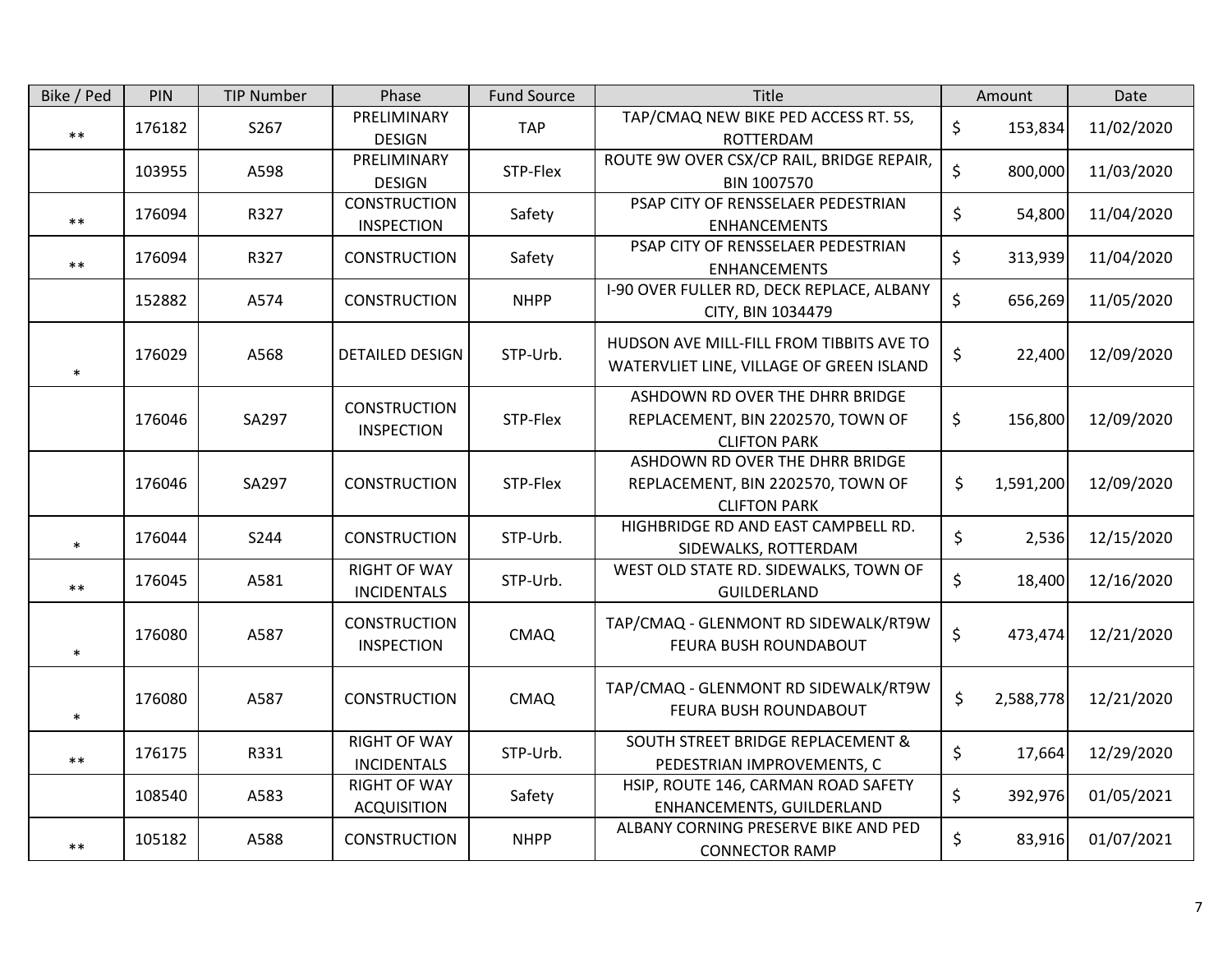| Bike / Ped | PIN    | <b>TIP Number</b> | Phase                                     | <b>Fund Source</b> | <b>Title</b>                                                             | Amount  |           | Date       |
|------------|--------|-------------------|-------------------------------------------|--------------------|--------------------------------------------------------------------------|---------|-----------|------------|
|            | 175895 | S204              | <b>DETAILED DESIGN</b>                    | STP-Urb.           | BIN 2203130, KINGS ROAD (CR 65) OVER CSX, BR<br><b>RECONSTR, SCHDY</b>   | $\zeta$ | 69,600    | 01/20/2021 |
|            | 108979 | R340              | <b>DETAILED DESIGN</b>                    | Safety             | RT. 4/I-90 INTERSECTION SAFETY<br><b>ENHANCEMENTS</b>                    | \$      | 262,800   | 01/29/2021 |
|            | 176178 | SA317             | <b>RIGHT OF WAY</b><br><b>INCIDENTALS</b> | <b>STPOffNY</b>    | COONS CROSSING ROAD OVER ANTHONY KILL<br><b>BRIDGE, HALFMOON</b>         | \$      | 8,368     | 02/01/2021 |
|            | 176178 | SA317             | <b>DETAILED DESIGN</b>                    | <b>STPOffNY</b>    | COONS CROSSING ROAD OVER ANTHONY KILL<br><b>BRIDGE, HALFMOON</b>         | $\zeta$ | 60,300    | 02/01/2021 |
|            | 176178 | SA317             | PRELIMINARY<br><b>DESIGN</b>              | <b>STPOffNY</b>    | COONS CROSSING ROAD OVER ANTHONY KILL<br><b>BRIDGE, HALFMOON</b>         | \$      | 85,012    | 02/01/2021 |
| $**$       | 176093 | SA312             | <b>CONSTRUCTION</b><br><b>INSPECTION</b>  | Safety             | PSAP TOWN OF CLIFTON PARK PEDESTRIAN<br><b>ENHANCEMENTS</b>              | \$      | 53,000    | 02/02/2021 |
| $**$       | 176093 | SA312             | <b>CONSTRUCTION</b>                       | Safety             | PSAP TOWN OF CLIFTON PARK PEDESTRIAN<br><b>ENHANCEMENTS</b>              | \$      | 320,983   | 02/10/2021 |
|            | 152888 | R341              | <b>CONSTRUCTION</b><br><b>INSPECTION</b>  | <b>NHPP</b>        | <b>I-90 PAVEMENT CORRECTIVE MAINTENANCE</b><br><b>EXIT 10 TO THRUWAY</b> | \$      | 448,067   | 02/16/2021 |
|            | 152888 | R341              | <b>CONSTRUCTION</b>                       | <b>NHPP</b>        | <b>I-90 PAVEMENT CORRECTIVE MAINTENANCE</b><br><b>EXIT 10 TO THRUWAY</b> | \$      | 4,480,675 | 02/16/2021 |
|            | 172190 | A240              | <b>CONSTRUCTION</b>                       | <b>NHPP</b>        | I-87: EXIT 4, AIRPORT CONNECTOR, PART2                                   | \$      | 2,002,050 | 02/17/2021 |
|            | 108979 | R340              | <b>CONSTRUCTION</b><br><b>INSPECTION</b>  | Safety             | RT. 4/I-90 INTERSECTION SAFETY<br><b>ENHANCEMENTS</b>                    | \$      | 296,556   | 02/19/2021 |
|            | 108979 | R340              | <b>CONSTRUCTION</b>                       | Safety             | RT. 4/I-90 INTERSECTION SAFETY<br><b>ENHANCEMENTS</b>                    | \$      | 2,434,200 | 02/19/2021 |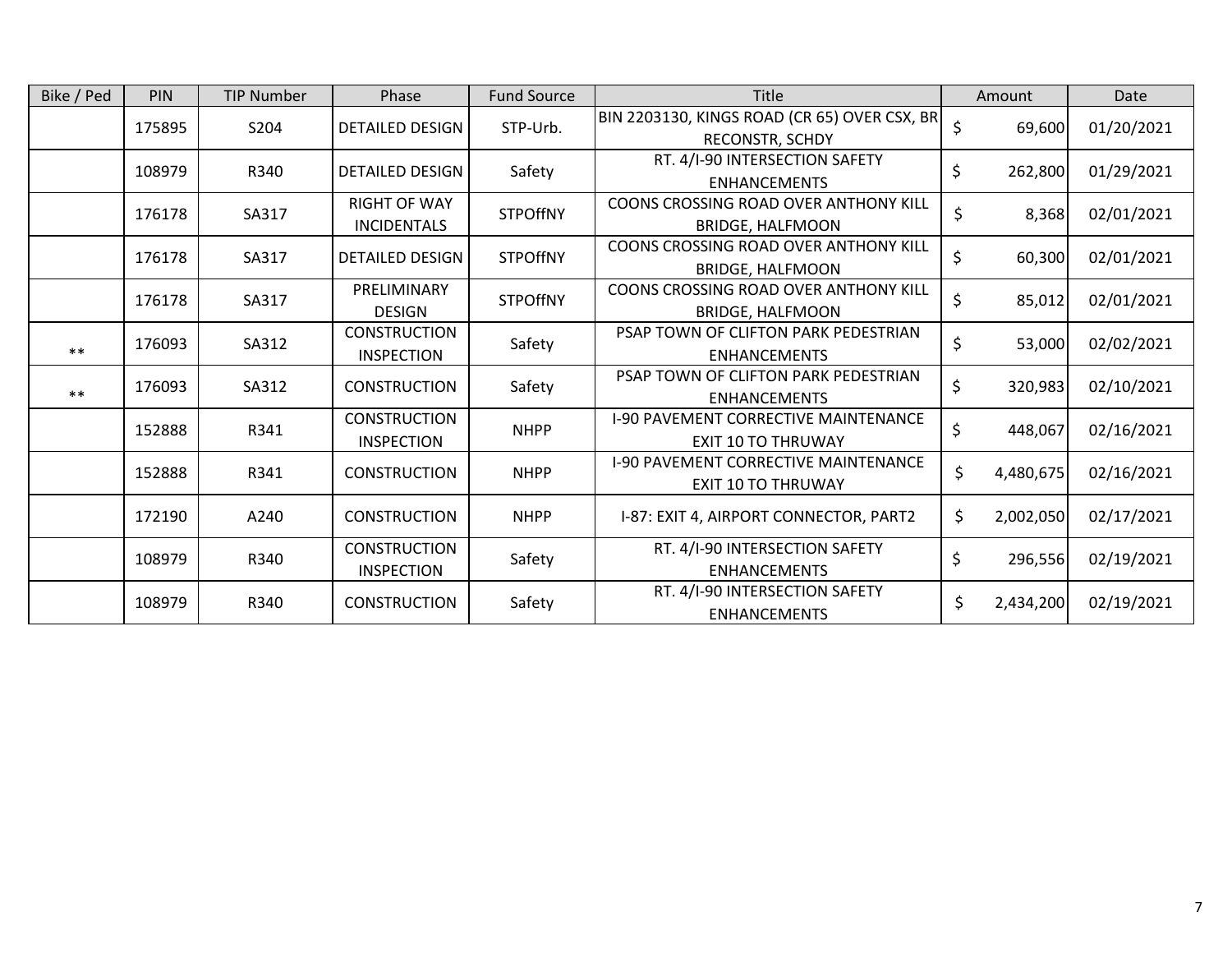| Bike / Ped | PIN    | <b>TIP Number</b> | Phase                                     | <b>Fund Source</b> | Title                                                                | Amount          | Date       |
|------------|--------|-------------------|-------------------------------------------|--------------------|----------------------------------------------------------------------|-----------------|------------|
|            | 130682 | A602              | PRELIMINARY<br><b>DESIGN</b>              | Safety             | EXIT 6 INTERCHANGE SAFETY ENHANCEMENTS                               | \$<br>156,600   | 02/23/2021 |
|            | 172259 | SA316             | PRELIMINARY<br><b>DESIGN</b>              | <b>NHPP</b>        | I-87 RESURFACING EXIT 15-16                                          | \$<br>135,000   | 03/05/2021 |
| $\ast$     | 176080 | A587              | <b>RIGHT OF WAY</b><br><b>ACQUISITION</b> | <b>CMAQ</b>        | TAP/CMAQ - GLENMONT RD SIDEWALK/RT9W<br>FEURA BUSH ROUNDABOUT        | \$<br>1,880     | 03/05/2021 |
|            | 100132 | R313              | PRELIMINARY<br><b>DESIGN</b>              | <b>NHPP</b>        | RT. 2 OVER RT. 22 AT PETERSBURG, BRIDGE<br>REPLACEMENT, BIN 1000250  | \$<br>280,000   | 03/08/2021 |
|            | 130681 | A580              | <b>CONSTRUCTION</b><br><b>INSPECTION</b>  | STP-Urb.           | RT. 7 OVER THE HUDSON, BRIDGE REPAIR, BIN<br>1070869                 | \$<br>80,000    | 04/01/2021 |
|            | 130681 | A580              | <b>CONSTRUCTION</b>                       | STP-Urb.           | RT. 7 OVER THE HUDSON, BRIDGE REPAIR, BIN<br>1070869                 | \$<br>1,280,000 | 04/01/2021 |
| $**$       | 176184 | S268              | <b>DETAILED DESIGN</b>                    | <b>TAP</b>         | TAP/CMAQ 100 WASHINGTON AVE, VILLAGE OF<br><b>SCOTIA</b>             | \$<br>32,000    | 04/12/2021 |
| $**$       | 176184 | S268              | PRELIMINARY<br><b>DESIGN</b>              | <b>TAP</b>         | TAP/CMAQ 100 WASHINGTON AVE, VILLAGE OF<br><b>SCOTIA</b>             | \$<br>120,000   | 04/12/2021 |
| $***$      | 104358 | R309              | <b>CONSTRUCTION</b><br><b>INSPECTION</b>  | STP-Urb.           | RT. 9 AND 20 SIDEWALK CONSTRCTION, TOWN<br>OF EAST GREENBUSH         | \$<br>70,480    | 04/16/2021 |
| $**$       | 104358 | R309              | <b>CONSTRUCTION</b>                       | STP-Urb.           | RT. 9 AND 20 SIDEWALK CONSTRCTION, TOWN<br>OF EAST GREENBUSH         | \$<br>469,437   | 04/16/2021 |
| $**$       | 176165 | R338              | <b>CONSTRUCTION</b><br><b>INSPECTION</b>  | STP-Urb.           | RENSSELAER, 3RD AVE PAVEMENT REHAB &<br>BIKE/PED IMPROV.             | \$<br>43,164    | 04/19/2021 |
| $***$      | 176165 | R338              | <b>CONSTRUCTION</b>                       | STP-Urb.           | RENSSELAER, 3RD AVE PAVEMENT REHAB &<br>BIKE/PED IMPROV.             | \$<br>268,804   | 04/19/2021 |
| $\ast$     | 176166 | S261              | <b>CONSTRUCTION</b><br><b>INSPECTION</b>  | STP-Urb.           | GUILDERLAND AND HELDERBERG AVE<br>PAVEMENT PRESERVATION, TOWN OF ROT | \$<br>117,201   | 04/19/2021 |
| $\ast$     | 176166 | S261              | <b>CONSTRUCTION</b>                       | STP-Urb.           | GUILDERLAND AND HELDERBERG AVE<br>PAVEMENT PRESERVATION, TOWN OF ROT | \$<br>581,775   | 04/19/2021 |
|            | 176120 | SA313             | <b>CONSTRUCTION</b><br><b>INSPECTION</b>  | <b>STPOffNY</b>    | BRIDGE NY HANS CREEK RD OVER HANS CREEK,<br><b>SARA CNTY</b>         | \$<br>110,675   | 04/26/2021 |
|            | 176120 | SA313             | <b>CONSTRUCTION</b>                       | <b>STPOffNY</b>    | BRIDGE NY HANS CREEK RD OVER HANS CREEK,<br><b>SARA CNTY</b>         | \$<br>416,100   | 04/26/2021 |
| $***$      | 176034 | R310              | <b>CONSTRUCTION</b><br><b>INSPECTION</b>  | STP-Urb.           | SAND LAKE HAMLETS SIDEWALK<br>ENHANCEMENTS, TOWN OF SAND LAKE        | \$<br>52,800    | 04/29/2021 |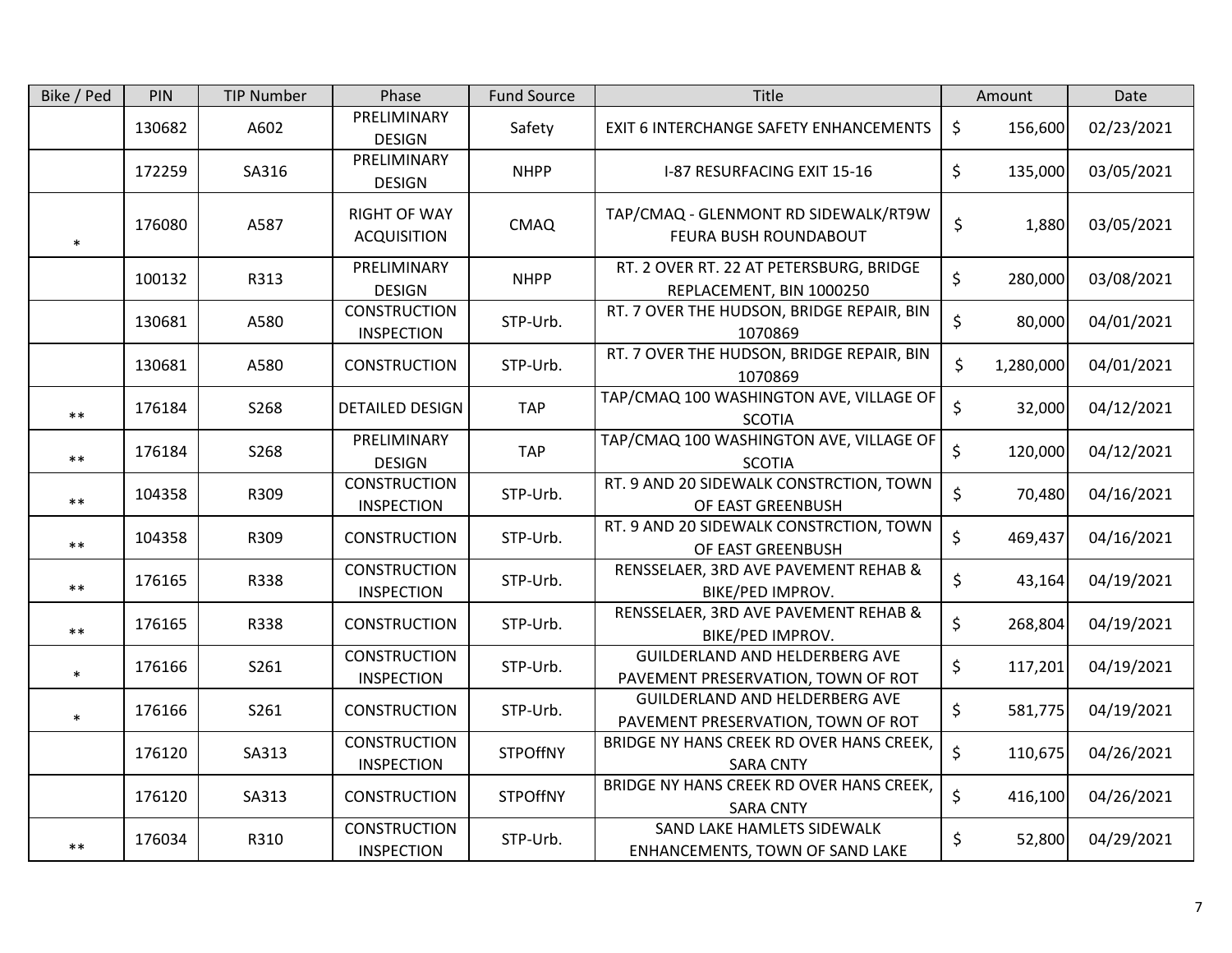| Bike / Ped | PIN    | <b>TIP Number</b> | Phase                                     | <b>Fund Source</b> | Title                                                                 | Amount             | Date       |
|------------|--------|-------------------|-------------------------------------------|--------------------|-----------------------------------------------------------------------|--------------------|------------|
| $***$      | 176034 | R310              | <b>CONSTRUCTION</b>                       | STP-Urb.           | SAND LAKE HAMLETS SIDEWALK<br>ENHANCEMENTS, TOWN OF SAND LAKE         | \$<br>525,601      | 04/29/2021 |
| $***$      | 176045 | A581              | <b>RIGHT OF WAY</b><br><b>ACQUISITION</b> | STP-Urb.           | WEST OLD STATE RD. SIDEWALKS, TOWN OF<br>GUILDERLAND                  | \$<br>42,400       | 04/29/2021 |
| $***$      | 176034 | R310              | <b>CONSTRUCTION</b>                       | STP-Urb.           | SAND LAKE HAMLETS SIDEWALK<br>ENHANCEMENTS, TOWN OF SAND LAKE         | \$<br>101,743      | 05/03/2021 |
| $\ast$     | 176042 | S242              | <b>CONSTRUCTION</b><br><b>INSPECTION</b>  | STP-Urb.           | BROADWAY MILL AND FILL, WEAVER ST. TO<br>FOURTH ST., SCHENECTADY      | \$<br>120,000      | 05/05/2021 |
| $\ast$     | 176042 | S242              | <b>CONSTRUCTION</b>                       | STP-Urb.           | BROADWAY MILL AND FILL, WEAVER ST. TO<br>FOURTH ST., SCHENECTADY      | \$<br>969,536      | 05/05/2021 |
|            | 176122 | SA314             | <b>CONSTRUCTION</b><br><b>INSPECTION</b>  | <b>STPOffNY</b>    | BRIDGE NY FOX HILL RD OVER LITTLE HANS<br><b>CREEK, TOWN EDINBURG</b> | \$<br>110,675      | 05/05/2021 |
|            | 176122 | SA314             | <b>CONSTRUCTION</b>                       | <b>STPOffNY</b>    | BRIDGE NY FOX HILL RD OVER LITTLE HANS<br><b>CREEK, TOWN EDINBURG</b> | $\zeta$<br>376,200 | 05/05/2021 |
| $\ast$     | 176060 | S249              | <b>CONSTRUCTION</b><br><b>INSPECTION</b>  | Safety             | NOTT ST. SAFETY ENHANCEMENTS, CITY OF<br>SCHENECTADY                  | \$<br>173,520      | 05/11/2021 |
| $\ast$     | 176060 | S249              | <b>CONSTRUCTION</b>                       | Safety             | NOTT ST. SAFETY ENHANCEMENTS, CITY OF<br>SCHENECTADY                  | \$<br>781,812      | 05/11/2021 |
| $***$      | 176159 | S265              | <b>DETAILED DESIGN</b>                    | STP-Urb.           | TOWN OF GLENVILLE, FREEMANS BRIDGE ROAD<br>FROM THE SCOTIA-GLEN       | \$<br>61,623       | 05/18/2021 |
| $***$      | 176159 | S265              | PRELIMINARY<br><b>DESIGN</b>              | STP-Urb.           | TOWN OF GLENVILLE, FREEMANS BRIDGE ROAD<br>FROM THE SCOTIA-GLEN       | \$<br>121,001      | 05/18/2021 |
|            | 176186 | S269              | PRELIMINARY<br><b>DESIGN</b>              | <b>CMAQ</b>        | TAP/CMAQ INTERSECTION IMPROVEMENTS,<br>NISKAYUNA                      | $\zeta$<br>57,872  | 05/18/2021 |
| $***$      | 176159 | S265              | <b>RIGHT OF WAY</b><br><b>INCIDENTALS</b> | STP-Urb.           | TOWN OF GLENVILLE, FREEMANS BRIDGE ROAD<br>FROM THE SCOTIA-GLEN       | $\zeta$<br>44,608  | 05/19/2021 |
| $**$       | 176082 | SA306             | PRELIMINARY<br><b>DESIGN</b>              | <b>CMAQ</b>        | TAP/CMAQ - MOE RD MULTI-USE PATH GAP<br><b>CLOSURE, CLIFTON PARK</b>  | \$<br>13,550       | 05/20/2021 |
| $**$       | 176082 | SA306             | <b>RIGHT OF WAY</b><br><b>INCIDENTALS</b> | <b>CMAQ</b>        | TAP/CMAQ - MOE RD MULTI-USE PATH GAP<br><b>CLOSURE, CLIFTON PARK</b>  | \$<br>28,638       | 05/20/2021 |
| $**$       | 176082 | SA306             | <b>DETAILED DESIGN</b>                    | <b>CMAQ</b>        | TAP/CMAQ - MOE RD MULTI-USE PATH GAP<br><b>CLOSURE, CLIFTON PARK</b>  | \$<br>43,250       | 05/20/2021 |
|            | 152539 | S264              | <b>CONSTRUCTION</b>                       | <b>NHPP</b>        | I-890 BRIDGES OVER ERIE BLVD. ELEMENT<br><b>SPECIFIC REPAIRS</b>      | \$<br>19,519       | 05/28/2021 |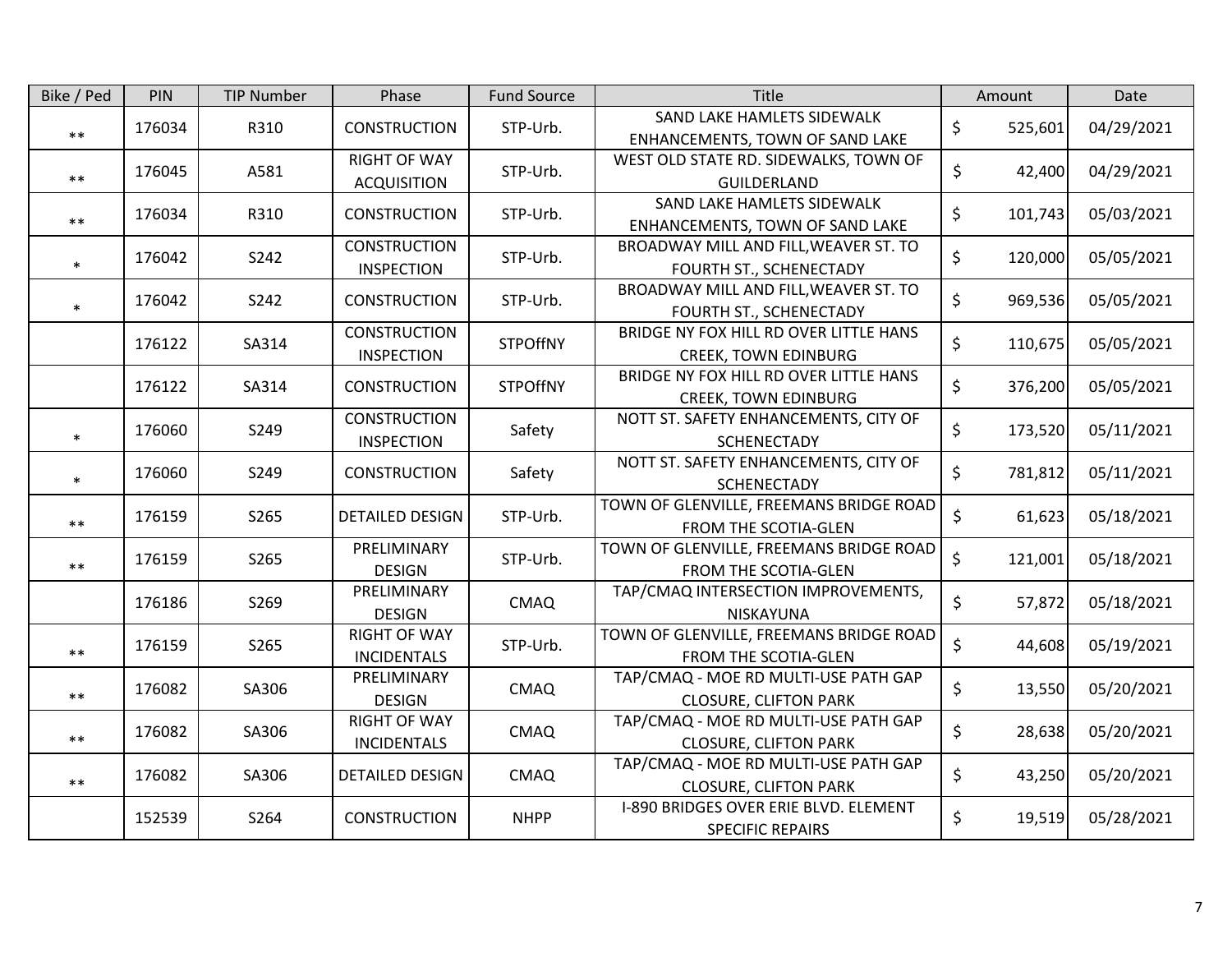| Bike / Ped | PIN    | <b>TIP Number</b> | Phase                                    | <b>Fund Source</b> | <b>Title</b>                                                           |         | Amount    | Date       |
|------------|--------|-------------------|------------------------------------------|--------------------|------------------------------------------------------------------------|---------|-----------|------------|
|            | 152539 | S264              | <b>CONSTRUCTION</b><br><b>INSPECTION</b> | <b>NHPP</b>        | I-890 BRIDGES OVER ERIE BLVD. ELEMENT<br><b>SPECIFIC REPAIRS</b>       | \$      | 1,447,539 | 05/28/2021 |
|            | 152539 | S264              | <b>CONSTRUCTION</b>                      | <b>NHPP</b>        | I-890 BRIDGES OVER ERIE BLVD. ELEMENT<br><b>SPECIFIC REPAIRS</b>       | \$      | 7,237,694 | 05/28/2021 |
| $**$       | 181074 | A584              | <b>CONSTRUCTION</b>                      | STP-Flex           | MENANDS BIKE/PED CONNECTOR: BROADWAY<br>TO MOHAWK HUDSON BIKE T        | \$      | 228,619   | 06/01/2021 |
| $\ast$     | 176062 | S245              | <b>CONSTRUCTION</b><br><b>INSPECTION</b> | STP-Urb.           | ROSA RD, WENDELL AVE, NOTT ST.<br>INTERSECTIONS, CITY OF SCHENE        | $\zeta$ | 40,000    | 06/03/2021 |
| $\ast$     | 176062 | S245              | <b>CONSTRUCTION</b>                      | STP-Urb.           | ROSA RD, WENDELL AVE, NOTT ST.<br>INTERSECTIONS, CITY OF SCHENE        | \$      | 349,600   | 06/03/2021 |
| $\ast$     | 176174 | A599              | <b>DETAILED DESIGN</b>                   | STP-Urb.           | COHOES AVENUE PAVEMENT PRESERVATION,<br><b>VILLAGE OF GREEN ISLAND</b> | $\zeta$ | 48,844    | 06/04/2021 |
| $\ast$     | 176174 | A599              | PRELIMINARY<br><b>DESIGN</b>             | STP-Urb.           | COHOES AVENUE PAVEMENT PRESERVATION,<br><b>VILLAGE OF GREEN ISLAND</b> | \$      | 101,380   | 06/04/2021 |
|            | 100136 | R316              | <b>CONSTRUCTION</b>                      | <b>NHPP</b>        | RT. 2 OVER THE POESTENKILL, BRIDGE<br>REPLACEMENT, BIN 1000190         | \$      | 2,329,128 | 06/16/2021 |
|            | 176119 | R238              | <b>CONSTRUCTION</b><br><b>INSPECTION</b> | <b>NHPP</b>        | BRIDGE NY CAMPBELL AVE OVER WYNANTS KILL<br><b>BRIDGE REHAB, TROY</b>  | \$      | 285,000   | 06/17/2021 |
|            | 176119 | R238              | <b>CONSTRUCTION</b>                      | <b>NHPP</b>        | BRIDGE NY CAMPBELL AVE OVER WYNANTS KILL<br><b>BRIDGE REHAB, TROY</b>  | \$      | 2,685,650 | 06/17/2021 |
| $**$       | 176093 | SA312             | <b>CONSTRUCTION</b>                      | Safety             | PSAP TOWN OF CLIFTON PARK PEDESTRIAN<br><b>ENHANCEMENTS</b>            | $\zeta$ | 151,817   | 07/06/2021 |
|            | 100716 | A576              | <b>DETAILED DESIGN</b>                   | <b>NHPP</b>        | BIN 1038070 RT. 144 OVER HANNACROIS CREEK,<br><b>COEYMANS</b>          | \$      | 155,031   | 07/12/2021 |
|            | 172274 | SA334             | <b>DETAILED DESIGN</b>                   | <b>NHPP</b>        | Sitterly Rd over I-87, BRIDGE REPLACE, BIN<br>1033210                  | \$      | 450,000   | 07/12/2021 |
|            | 175892 | A526              | <b>CONSTRUCTION</b>                      | <b>STPOffNY</b>    | BIN 3300880, CR9 OVER FOX CREEK, BRIDGE<br>RECONSTR, ALBANY CO         | \$      | 880,000   | 07/20/2021 |
| $**$       | 176094 | R327              | <b>CONSTRUCTION</b>                      | Safety             | PSAP CITY OF RENSSELAER PEDESTRIAN<br><b>ENHANCEMENTS</b>              | \$      | 409,740   | 07/20/2021 |
|            | 100716 | A576              | <b>CONSTRUCTION</b><br><b>INSPECTION</b> | <b>NHPP</b>        | BIN 1038070 RT. 144 OVER HANNACROIS CREEK,<br><b>COEYMANS</b>          | \$      | 233,940   | 08/04/2021 |
|            | 100716 | A576              | <b>CONSTRUCTION</b>                      | <b>NHPP</b>        | BIN 1038070 RT. 144 OVER HANNACROIS CREEK,<br><b>COEYMANS</b>          | \$      | 2,515,979 | 08/04/2021 |